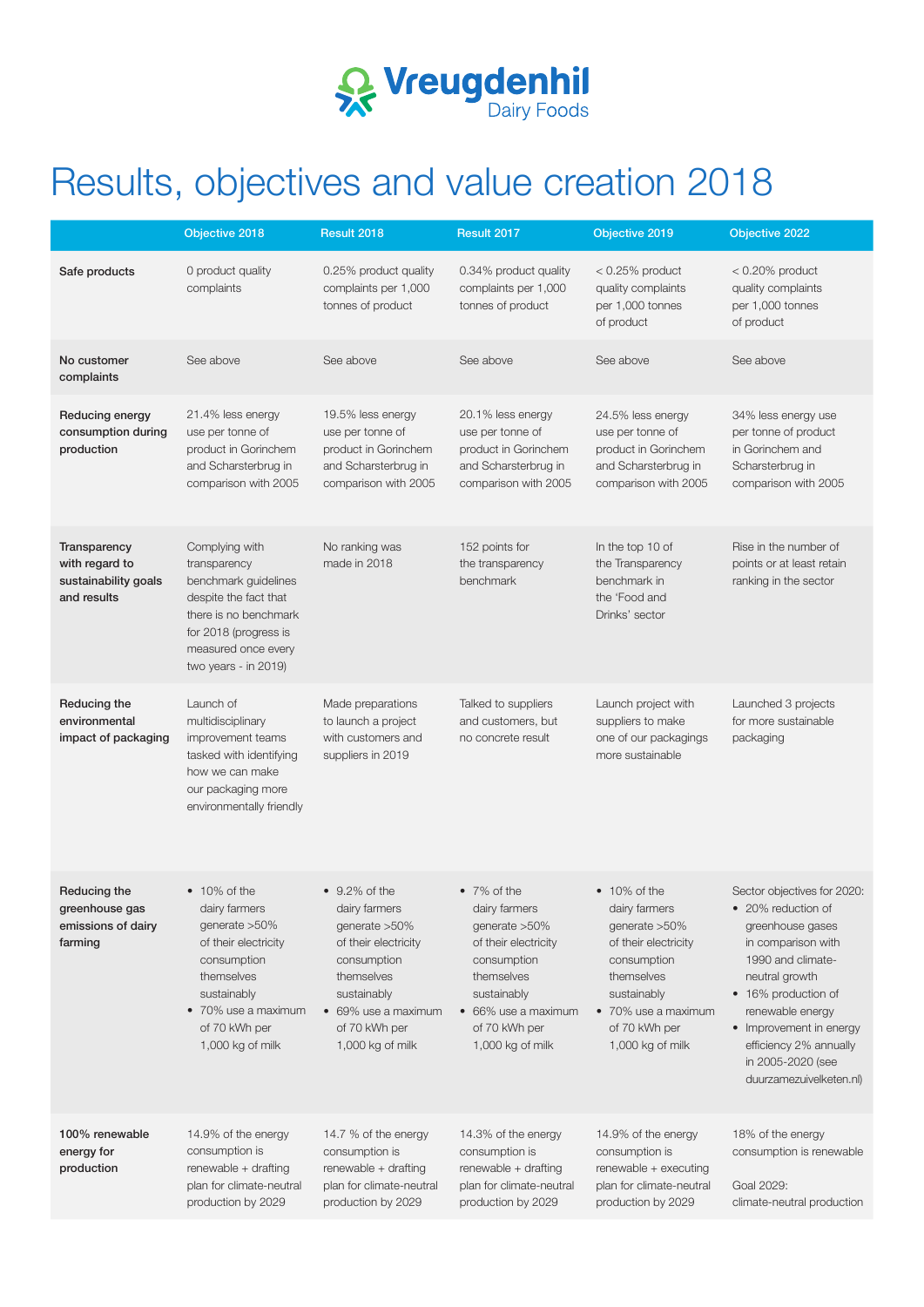

# Creating Shared Value 2018

We have been making milk powder for 65 years, ensuring that dairy can be part of everyone's daily diet. Based on our mission to create shared value we work as an organisation together with our stakeholders on three core values: *Proftable Value Chain*, *Great Place* to *Work and Climate Neutral*. We want to use the (scarce) resources and raw materials we need correctly and efficiently, with the least possible impact on people and the environment. In this way we intend to create positive long-term impact and reduce our negative impact. The model below shows the relationship between our (CSR) efforts and the degree to which they create public value and contribute to the UN Sustainable Development Goals.